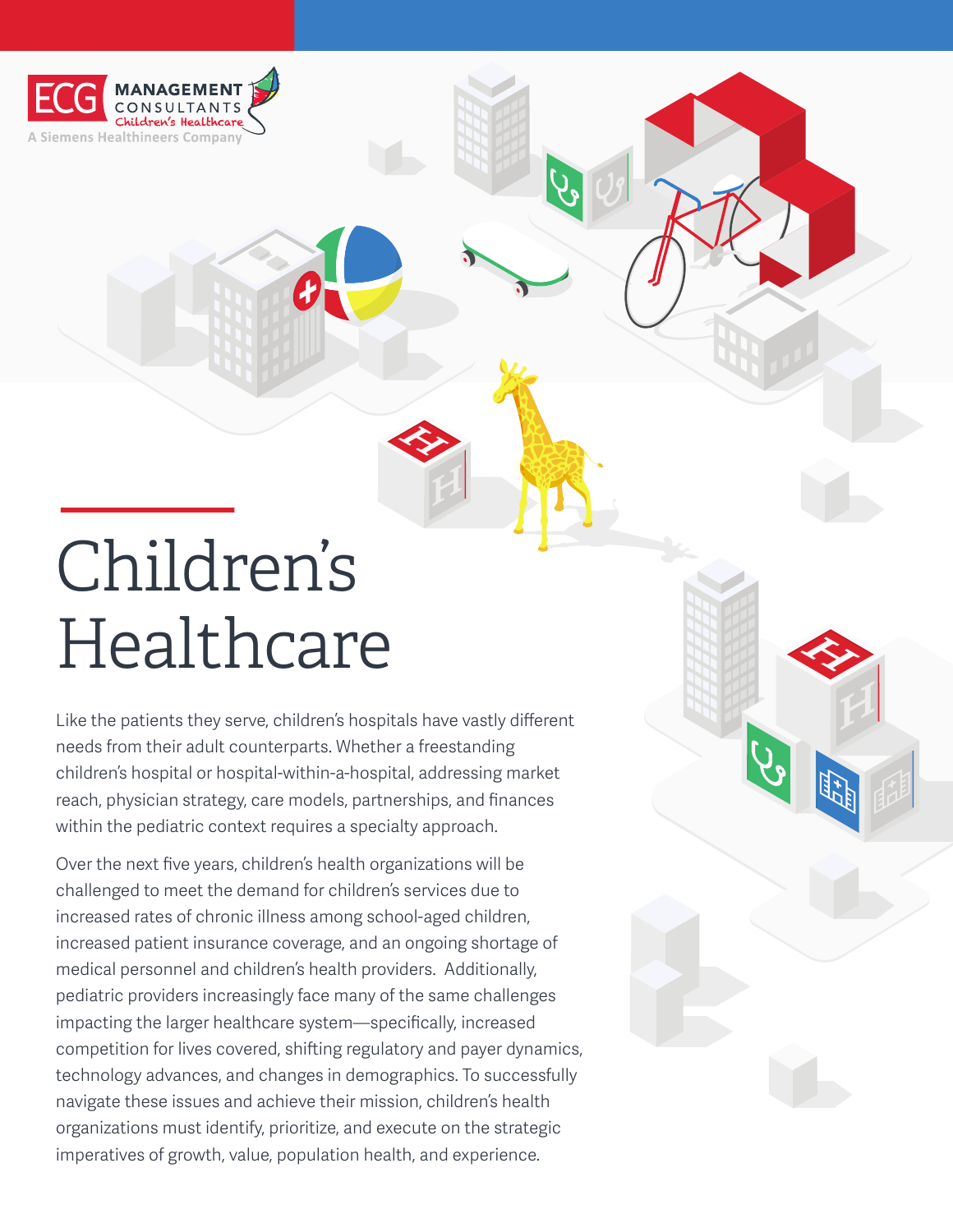## Children's hospitals have historically been sheltered from many of the forces impacting the larger healthcare system, but that is changing quickly.



#### **MARKET CONTRACTION**

Utilization of pediatric healthcare services is in decline and will continue to trend downward as more services are consolidated to urban locations or move to the ambulatory setting.



#### **IMPERATIVE FOR SCALE**

To access a large enough population to sustain specialized pediatric programs and ensure patient safety, many smaller chaildren's hospitals/pediatric units are increasingly under pressure to merge with or build new partnerships with other children's hospitals or adult-focused health systems.

#### $($ \$ $)$ **FINANCIAL SUSTAINABILITY**

The children's healthcare industry is generally not well positioned to withstand downturns in regulatory policy or payer reimbursement. Low reimbursement from Medicaid, the high-cost structure of children's hospitals, and continued increases in costs are already placing financial pressure on pediatric organizations.

#### **POSITIONING FOR VALUE** *Greater alignment with quality initiatives*

Children's hospitals are facing the reality of their financial vulnerabilities. As payers begin to push for more value-based reimbursement, providers are recognizing the need to develop new financial, reimbursement, and population health strategies.

#### **PROVIDER WORKFORCE SHORTAGES**

The national physician shortage is impacting children's healthcare, with demand for pediatric subspecialists outstripping supply. This is particularly true for small or rural-based organizations, as most physicians prefer to work at academic centers in metropolitan markets, driving up compensation and creating challenging economics.

#### $\left( \infty \right)$ **RECRUITMENT AND RETENTION**

To recruit and retain pediatric physicians, children's healthcare organizations are offering market-competitive compensation as well as pursuing scale and regional partnerships.

**H**

*The US fertility rate hit a 35-year low in 2019 and is expected to keep falling, driving a reduction in the market size.*

*Realistically, a population base of at least 800,000 is required to support a comprehensive children's program.*

*On average, children's hospitals devote over 40% of their patient care to children enrolled in Medicaid, while receiving only about 78% of the total cost of the care.*

*(e.g., The National Quality Survey) is a step that many children's hospitals are taking to make value-based care a priority.* 

*The typical wait to see a developmental-behavioral pediatrician is almost 15 weeks, and nearly 11 weeks to see a geneticist.*

*Pediatric neurology has the most vacancies with nearly 39% of children's hospitals reporting a shortage, followed by general surgery, developmentalbehavioral medicine, gastroenterology, pulmonology, and rheumatology.*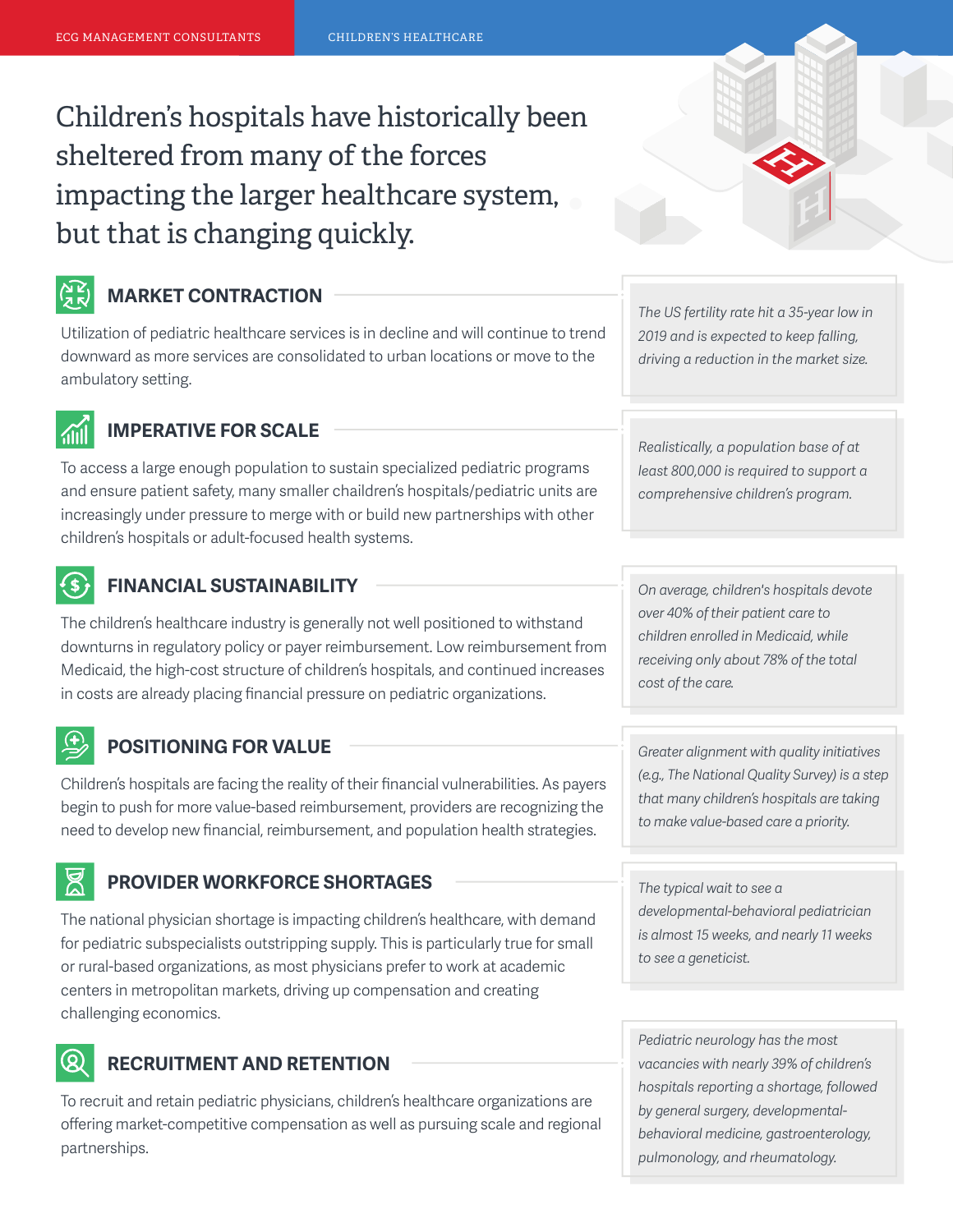Children's health organizations must identify, prioritize, and execute comprehensive strategies on the key imperatives of growth, value, population health, and experience.

| <b>GROWTH</b>                                                                       | POPULATION HEALTH                                                                        |
|-------------------------------------------------------------------------------------|------------------------------------------------------------------------------------------|
| Provider network and alignment<br>Clinical portfolio<br>Geographic reach and access | Wellness and disease management<br>Quality, outcomes, and safety<br>Clinical integration |
|                                                                                     |                                                                                          |
| <b>EXPERIENCE</b>                                                                   | VALUE                                                                                    |
| Physician engagement                                                                | Performance & cost transformation                                                        |
| Workforce engagement<br>Patient and family experience                               | Asset optimization<br>Risk sharing                                                       |
|                                                                                     |                                                                                          |

ECG'S CHILDREN'S HEALTHCARE SERVICES team is a trusted partner to children's hospitals across the country. Our experts have the knowledge, perspective, and experience needed to help children's hospitals thrive.

| Strategic & business planning          |                      | Provider compensation & valuation          |
|----------------------------------------|----------------------|--------------------------------------------|
| Partnerships & affiliations            |                      | Academic funds flow design                 |
| Pediatric network development          | $(\checkmark)$       | Acute & ambulatory performance improvement |
| Pediatric faculty practice development |                      | Patient access                             |
| Facility & capital planning            |                      | Digital health strategy                    |
| Managed care strategy & contracting    | $\blacktriangledown$ | Pediatric provider workforce planning      |
|                                        |                      |                                            |